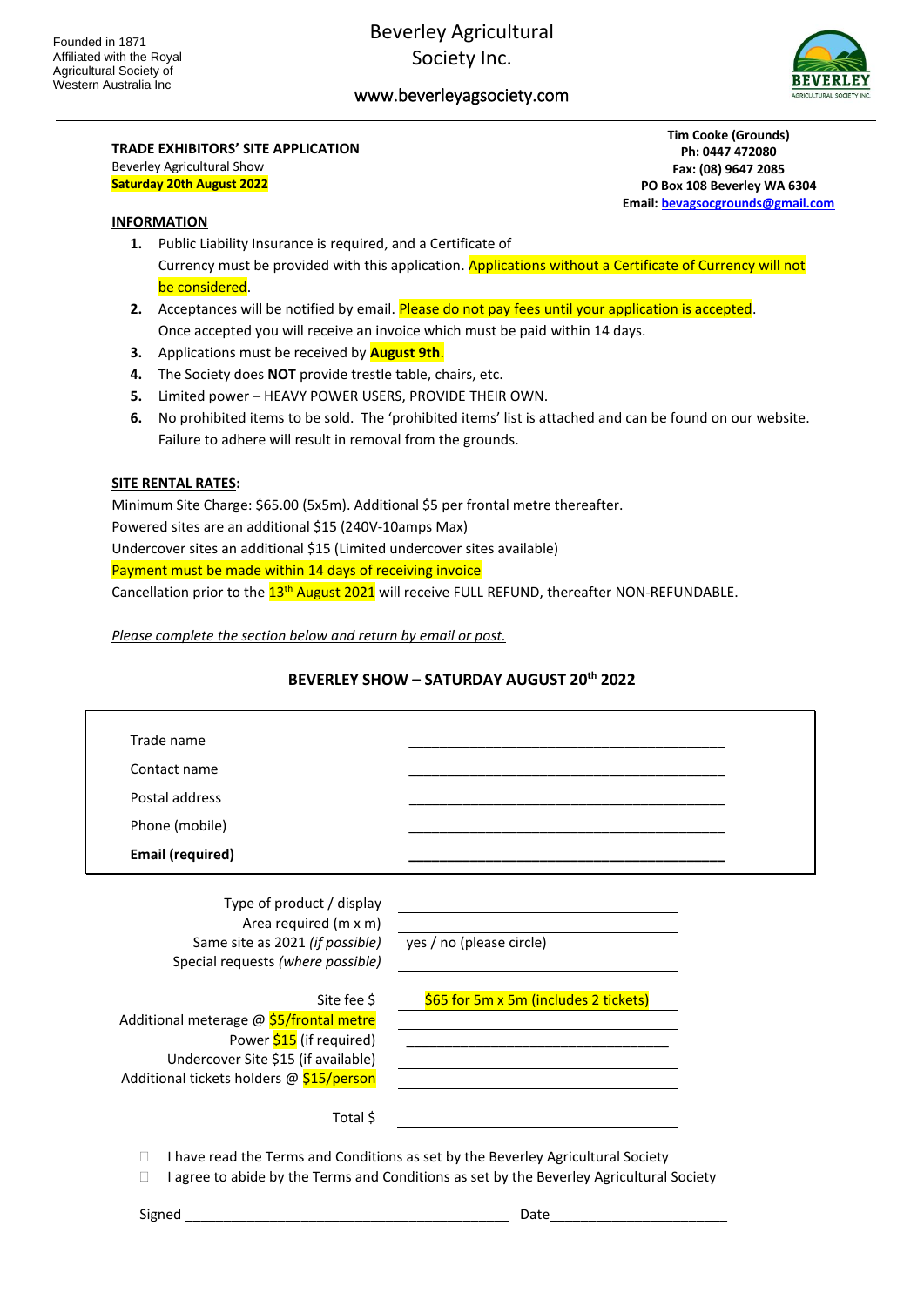Beverley Agricultural Society Inc.

## www.beverleyagsociety.com



# **Terms and Conditions**

Terms and conditions under which ground space is let for use: Please keep these for your own records, do not send it back with your application form.

- 1. Stall holders and exhibitors are responsible for their own Pubic Liability Insurance and a certificate of currency must accompany all applications.
- 2. The application will be processed once the completed Application Form and supporting documents are received.
- 3. All successful applicants will receive an invoice upon acceptance, payment is required within 14 days of your confirmation unless otherwise agreed.
- 4. Application for stalls will be accepted at the discretion of the Beverley Agricultural Society (Inc.) and payment DOES NOT deem acceptance.
- 5. Cancellation prior to the 13th August 2022 will receive a full refund thereafter NON-REFUNDABLE.
- 6. No application is exclusive, and BAS may, in its absolute discretion, permit any other person or franchise to sell or exhibit similar or the same goods or to carry on a similar or the same business or activity at the Showgrounds.
- 7. BAS is not responsible for damage, loss, theft, or personal injury.
- 8. All areas on the Showgrounds shall remain smoke-free and all Stallholders and their Staff shall comply with this requirement.
- 9. Dogs / pets are not allowed on the show grounds
- 10. BAS reserves the right to request the removal of products from display and sale if they are deemed unsafe, offensive, inappropriate or contravene the prohibited items list.
- 11. Ground Space Fee includes 2 free entry tickets. Tickets for additional helpers may be purchased on the site application form.
- 12. All electrical extension leads and power boards must be tested and tagged within the last 12 months.
- 13. When driving on the Showgrounds, all stallholders shall abide by the 8km/h speed limit and abide by the directions given. All care must be taken when travelling through areas used by members of the public.